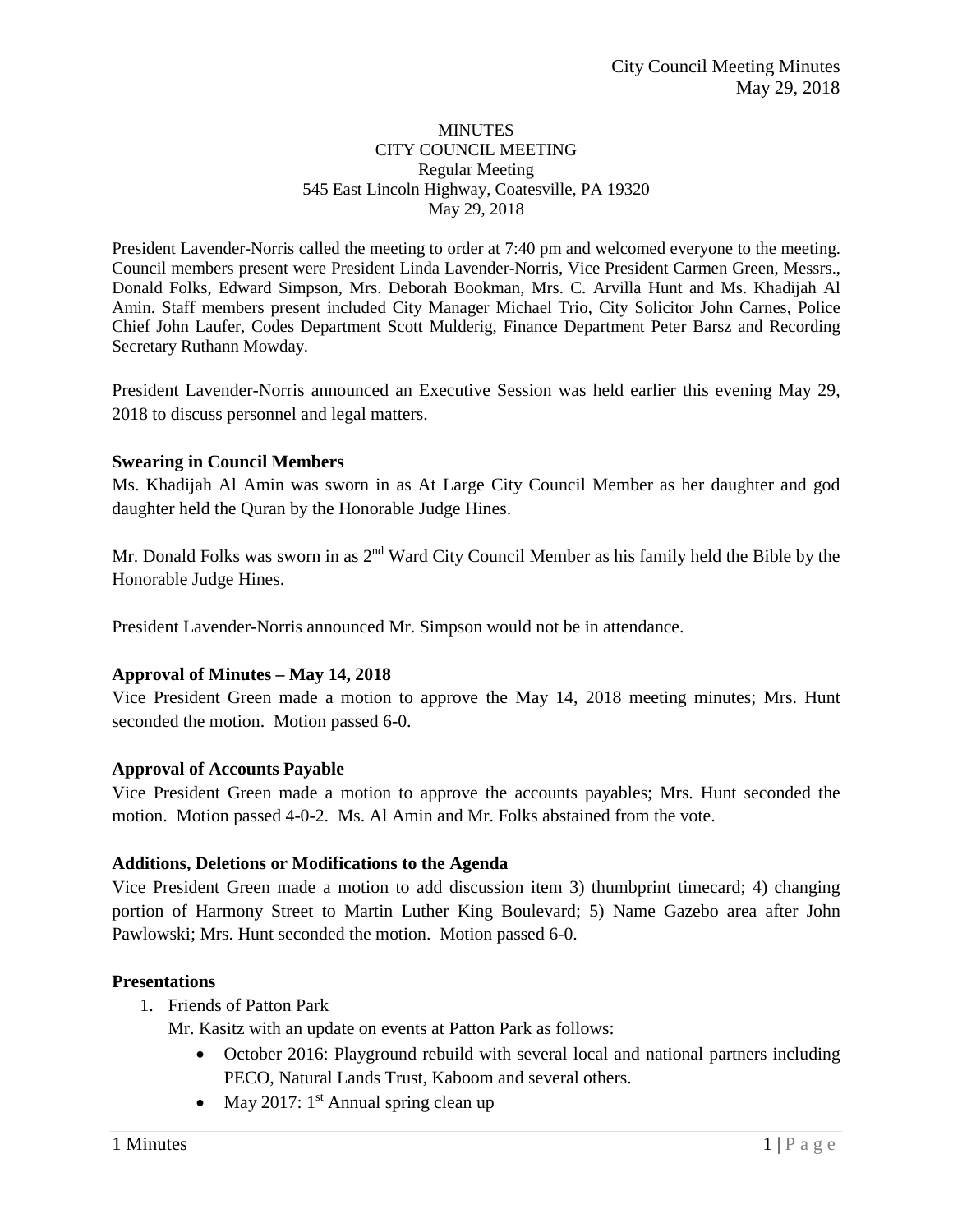- Spring 2017: Coatesville Little League (CLL) use of ballfield
- October 2017:  $1<sup>st</sup>$  Annual Fall Fest, including BBQ and movie night
- Spring 2018: Continued use of ballfield by CLL t-ball and softball
- June 2018: Propose  $2<sup>nd</sup>$  Annual spring clean up

He made a request for a sign/billboard as followed:

- Need: Location to post park and community news
- Location: Adjacent existing gravel path leading to playground, off parking area along Madison Street
- Installation: Could be installed by Friends Group during June 2018 clean up event
- Approximate size: 5-6' in height, with board dimensions  $3'x4'$
- Potential for small mural on back of board
- Pictures of suggested signs were provided

# **Citizens' Hearings –** *Regular Action Items Only* **(3 Minutes)**

### Vanessa Corbett

Ms. Corbett asked on clarity for her Solid Waste bill and the penalties assessed by Portnoff Law Offices.

Mrs. Bookman made a motion to close citizens' hearings on regular action items only; Vice President Green seconded the motion. Motion passed 6-0.

### **Regular Action Items**

1. Receive and consider first reading an Ordinance the Code of the City of Coatesville, Chapter 224, entitled "Zoning" as amended, by amending Section 224-18 (entitled "Highway Commercial (C-3) District"), Subsection B thereof, Subsection (1) thereof, by deleting Subsection  $(x)$  "Signs as a Principal Use" in it entirety; by amending Section 224-72 (entitled "Regulations for Specific Sign Types"), Subsection H Thereof, Subsection 2 thereof to be amend the setback requirements for off-premises signs; by amending Section 224-72 (entitled "Regulations for Specific Sign Types"), Section H thereof, Subsection 3 thereof to amend the setback requirements of off-premises signs from public streets; by amending Section 224-72 (entitled "Regulations for Specific Sign Types $\mathcal{O}$ , Subsection H thereof to add New Subsection 5 thereto mandating a separation of one thousand feet between off-premises signs; by amending Section 224-72 (Entitled "Regulations for Specific Sign Types"), Subsection H thereof to add new Subsection 6 thereto to provide regulations for changeable copy of offpremises signs; by amending Section 224-72 (entitled "Regulations for specific Sign Types:), Subsection H to add new Subsection 7 thereto to provide restrictions for off-premises signs; by amending Section 224-73 (Entitled "Applicability by District"). Subsection D thereof, Subsection 8 thereof to restrict off-premises signs to the I-2 Zoning District; by amending Section 224-73 (Entitled "Applicability by District") to add new Subsection E thereto to permit off-premises signs within the C-4 District on the property abutting the Route 30 Bypass and setting forth sign height and area regulations for off-premises signs in the C-4 Zoning District; amending Section 224-73 (Entitled "Applicability by District") by amending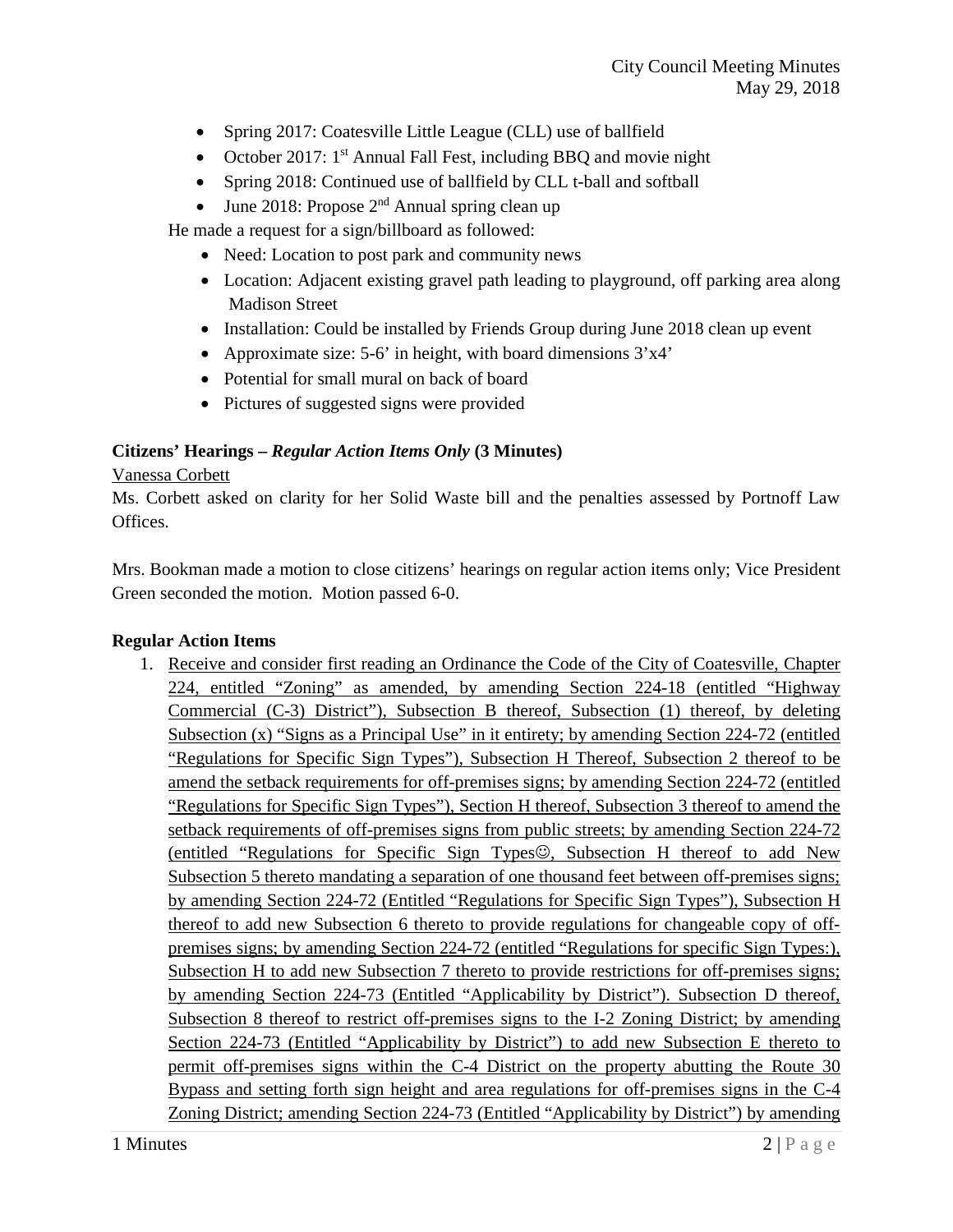the summary of sign type and size to add a new sign area for off-premises signs within the I-2 District and to add footnote 4 to specify the permitted location for signs within the I-2 District.

Vice President Green made a motion to approve first reading an Ordinance the Code of the City of Coatesville, Chapter 224, entitled "Zoning" as amended, by amending Section 224-18 (entitled "Highway Commercial (C-3) District"), Subsection B thereof, Subsection (1) thereof, by deleting Subsection (x) "Signs as a Principal Use" in it entirety; by amending Section 224-72 (entitled "Regulations for Specific Sign Types"), Subsection H Thereof, Subsection 2 thereof to be amend the setback requirements for off-premises signs; by amending Section 224-72 (entitled "Regulations for Specific Sign Types"), Section H thereof, Subsection 3 thereof to amend the setback requirements of off-premises signs from public streets; by amending Section 224-72 (entitled "Regulations for Specific Sign Types $\odot$ , Subsection H thereof to add New Subsection 5 thereto mandating a separation of one thousand feet between off-premises signs; by amending Section 224-72 (Entitled "Regulations for Specific Sign Types"), Subsection H thereof to add new Subsection 6 thereto to provide regulations for changeable copy of off-premises signs; by amending Section 224-72 (entitled "Regulations for specific Sign Types:), Subsection H to add new Subsection 7 thereto to provide restrictions for off-premises signs; by amending Section 224- 73 (Entitled "Applicability by District"). Subsection D thereof, Subsection 8 thereof to restrict off-premises signs to the I-2 Zoning District; by amending Section 224-73 (Entitled "Applicability by District") to add new Subsection E thereto to permit off-premises signs within the C-4 District on the property abutting the Route 30 Bypass and setting forth sign height and area regulations for off-premises signs in the C-4 Zoning District; amending Section 224-73 (Entitled "Applicability by District") by amending the summary of sign type and size to add a new sign area for off-premises signs within the I-2 District and to add footnote 4 to specify the permitted location for signs within the I-2 District; Mrs. Hunt seconded the motion. Motion passed 6-0.

2. Receive and consider second reading and adoption an Ordinance authorizing the City of Coatesville to acquire temporary construction easements for a highway improvement project (realignment of First Avenue at Intersection with Lincoln Highway) in the City of Coatesville from DEPG Coatesville Associates, LP

Vice President Green made a motion to approve second reading and adoption an Ordinance authorizing the City of Coatesville to acquire temporary construction easements for a highway improvement project (realignment of First Avenue at Intersection with Lincoln Highway) in the City of Coatesville from DEPG Coatesville Associates, LP; Mrs. Hunt seconded the motion. Motion passed 6-0.

3. Receive and consider second reading and adoption an Ordinance amending Section 218, Vehicles and Traffic, of the City of Coatesville's code, Section 218.46 "Schedule of one-way streets" to remove a portion of East Diamond Street as a one-way street East a distance of 300 and fifty eight feet from the existing intersection with Route 82 (and a distance of three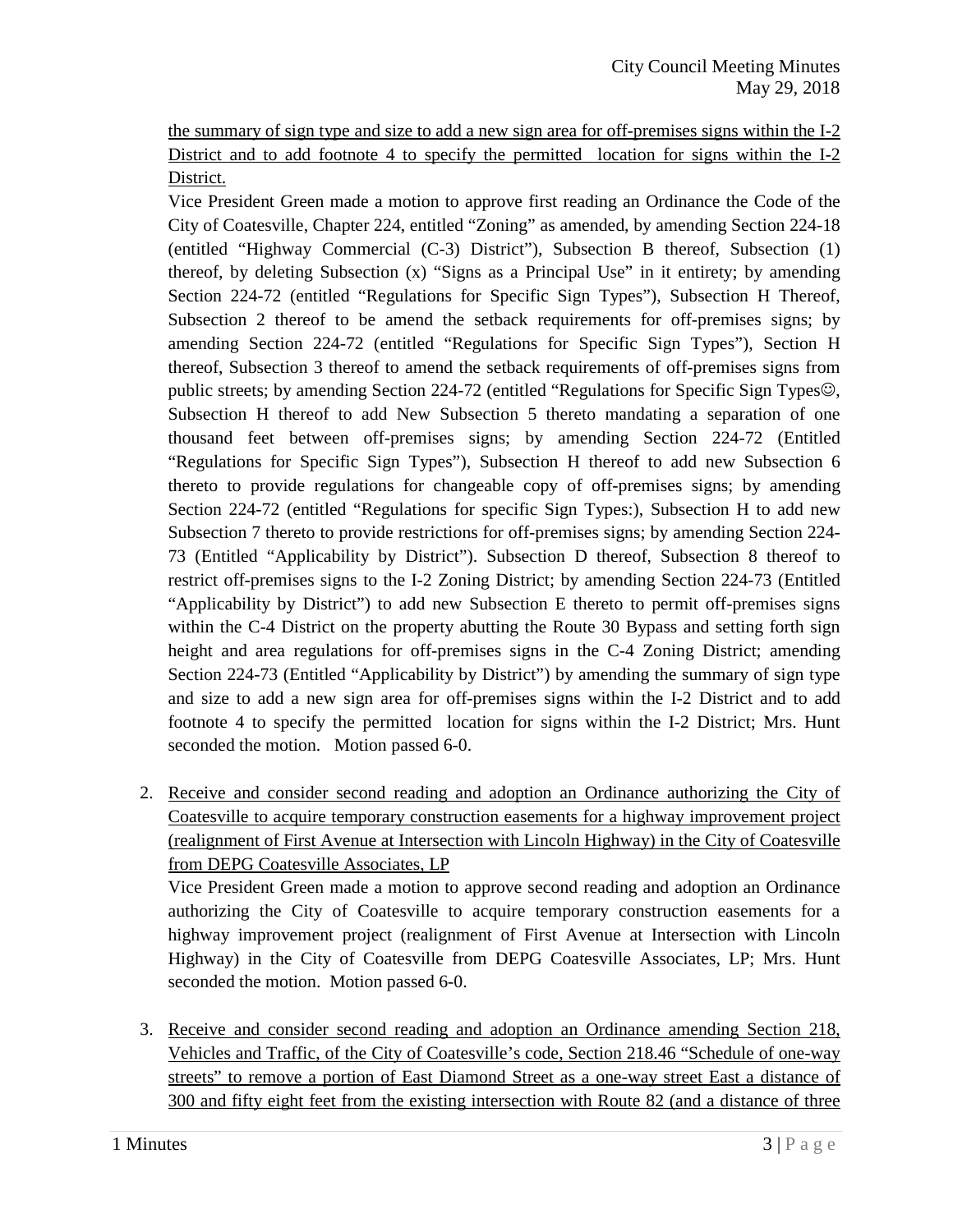hundred and thirty one feet after the First Avenue realignment) and to make said portion of the street two-way subject to approval by the Pennsylvania Department of Transportation and construction of needed improvements by DEPG Coatesville Associates, LP

Mrs. Bookman made a motion to approve second reading and adoption an Ordinance amending Section 218, Vehicles and Traffic, of the City of Coatesville's code, Section 218.46 "Schedule of one-way streets" to remove a portion of East Diamond Street as a oneway street East a distance of 300 and fifty eight feet from the existing intersection with Route 82 (and a distance of three hundred and thirty one feet after the First Avenue realignment) and to make said portion of the street two-way subject to approval by the Pennsylvania Department of Transportation and construction of needed improvements by DEPG Coatesville Associates, LP; Ms. Al Amin seconded the motion. Motion passed 6-0.

4. Receive and consider second reading and adoption an Ordinance amending Section 218 Vehicles and Traffic – Harmony Street

Mrs. Hunt made a motion to approve second reading and adoption an Ordinance amending Section 218 Vehicles and Traffic – Harmony Street; Mrs. Bookman seconded the motion. Motion passed 6-0.

5. Receive and consider second reading and adoption an Ordinance authorizing the City of Coatesville (the "City) to enter into a lease agreement with PNC Equipment Finance, LLC consistent with a proposal for financing the purchase price of a JCB 3CX side shift backhoe Approximately \$101,000.00) with a monthly payment on the 60 month loan at an annual interest rate of 4.45% on 60 months (in arrears with documentation fee of \$150.00) subject to provisions for non-appropriation and acquisition at lease end of one dollar.

Ms. Al Amin made a motion to approve second reading and adoption an Ordinance authorizing the City of Coatesville (the "City) to enter into a lease agreement with PNC Equipment Finance, LLC consistent with a proposal for financing the purchase price of a JCB 3CX side shift backhoe Approximately \$101,000.00) with a monthly payment on the 60 month loan at an annual interest rate of 4.45% on 60 months (in arrears with documentation fee of \$150.00) subject to provisions for non-appropriation and acquisition at lease end of one dollar; Mr. Folks seconded the motion. Motion passed 5-1. Vice President Green was the dissenting vote.

6. Receive and consider contract with IPS Group for the parking enforcement solutions equipment and related services.

Mrs. Hunt made a motion to table the contract with IPS Group for the parking enforcement solutions equipment and related services; Mr. Folks seconded the motion. Motion tabled 6-0.

7. Receive and consider bids for the First Avenue and Lincoln Intersection Redesign Mrs. Hunt made a motion to receive and table the bids for First Avenue and Lincoln Intersection Redesign; Ms. Al Amin seconded the motion. Motion passed to receive and tabled to approve 6-0.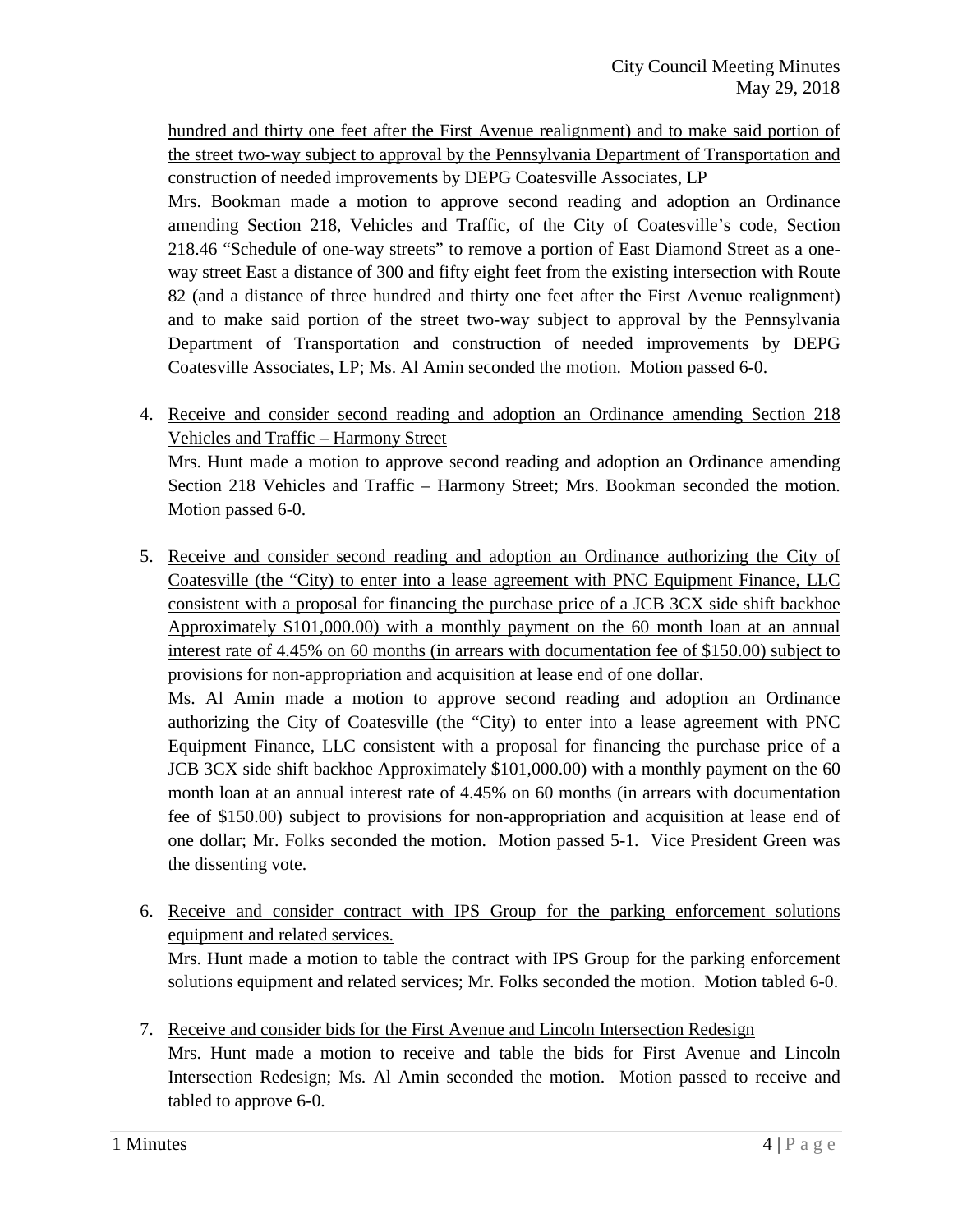8. Receive and consider bids for Palmer Park Phase 1

Vice President Green made a motion to reject and rebid bids for the Palmer Park Phase 1; Mrs. Hunt seconded the motion. Motion passed 6-0.

9. Receive and consider bids for Third Avenue Streetscape

Vice President Green made a motion to receive and table bids for Third Avenue Streetscape; Mrs. Hunt seconded the motion. Motion passed to receive and tabled to approve 6-0.

10. Receive and consider RFP For Solicitor

Mrs. Bookman made a motion to approve the RFP for City Solicitor; Vice President Green seconded the motion. Motion passed 6-0.

11. Receive and consider Boards and Commission resignation letter

Mrs. Bookman made a motion to approve the resignation letter from Donald Folks from the Redevelopment Authority and the Civil Service Commission; Mrs. Hunt seconded the motion. Motion passed 6-0.

Mrs. Hunt made a motion to close action items; Mr. Folks seconded the motion. Motion passed 6-0.

### **Discussion Item**

1. Meeting Minutes

There were no comments regarding meeting minutes.

2. ATV Ordinance

Mr. Carnes presented an Ordinance regarding ATV's in the City. Vice President Green asked for stricter laws. Mr. Carnes explained the current Ordinance in front of Council is a replica of the City of Philadelphia (which is under their vehicle code), the City's Ordinance would be under the nuisance code. President Lavender-Norris suggested the first offense a fine and the second offense would be confiscation. Mr. Carnes stated he would have the Ordinance ready at the next meeting.

3. Thumbprint

Vice President Green explained the thumbprint timekeeping needs to be implemented in every department (Police, Fire, Codes, Admin and Finance). It will alleviate any issues and is a better way of tracking time.

4. Martin Luther King Boulevard

Mrs. Hunt suggested changing the name of Harmony Street between  $1<sup>st</sup>$  Avenue and  $4<sup>th</sup>$ Avenue to Martin Luther King Jr. Boulevard. There are a lot of Cities, Boroughs, and Towns that have a street named after Martin Luther King Jr. Council asked Mr. Carnes to look into the requirements for changing the name of the Street.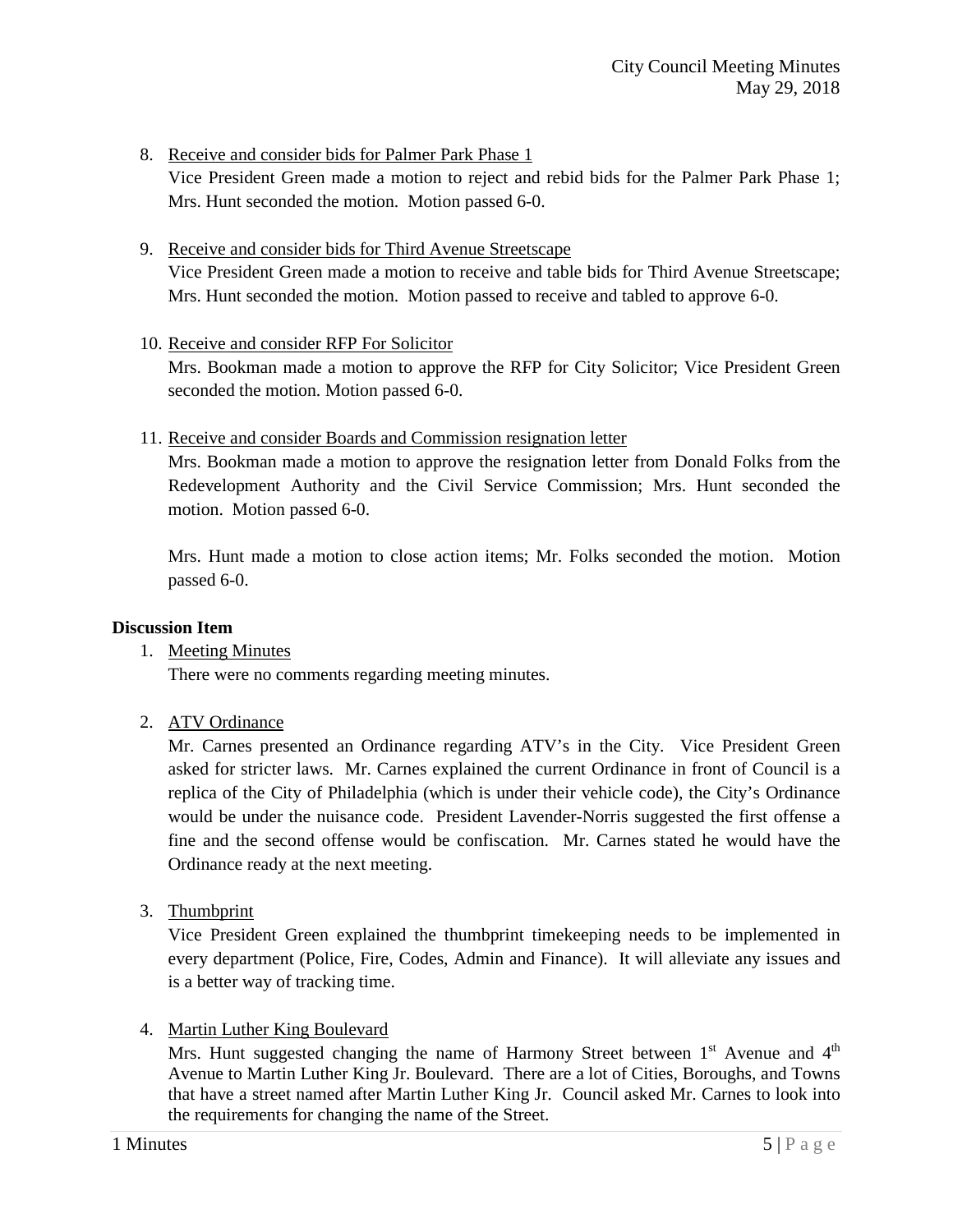5. Gazebo's named after John Pawlowski

Mrs. Hunt suggested naming the Gazebo Area after Mr. John Pawlowski. Mr. Pawlowski worked continuously to obtain the gazebos placed on the Riverwalk. The City can have a little ceremony at this site.

# **Solicitor's Report**

Mr. Carnes announced:

- City Hall Renovations Project is moving forward.
- Chester County Opportunities Industrialization Center "CCOIC" 22 N. 5th Street -Applicant's counsel has asserted that applicant is applying for variance relief to address parking.
- First Avenue Realignment- City is moving forward with a first reading of Ordinance to accept Temporary Construction Easements from DEPG Coatesville Associates, LP in accordance with procedures to acquire interests in real estate needed for a city project.
- Obtained extension letters from Valley Township and West Caln Townships and thereupon filed the subdivision plan for the 5 acre trail area from the City Property to Route 340 (Saha Property).
- The City Solicitor has assisted with various miscellaneous matters involving litigation and enforcement and has assisted the City in its interpretation of codes, rules and regulations and various personnel matters.

# **City Manager's Report**

Mr. Trio announced:

- Palmer Park playground equipment has been procured.
- Unity Day planning is underway
- Fireworks RFP will be posted this week
- Coatesville Grand Prix AAE GP Event Planners commenced work
- City Hall renovation updated substantial completion date is June 14, 2018.
- Route 82 and Lincoln Highway/Streetscaping program bids received on  $5/21/18$
- RDA development
	- o Olivet Parking Lot kiosk being installed this week
	- o Proposal submitted for Record building 204-206 East Lincoln Highway
	- o Victory Sports is moving forward
- Planning Commission
	- o Final approval for Train Station
	- o OIC application
	- o Zoning Hearing Board received 3 applications
- Public Works Front End Loader has been delivered.
- New building questions by Council
	- o Display area for Francis Pilotti
	- o Coatesville Hall of Fame wall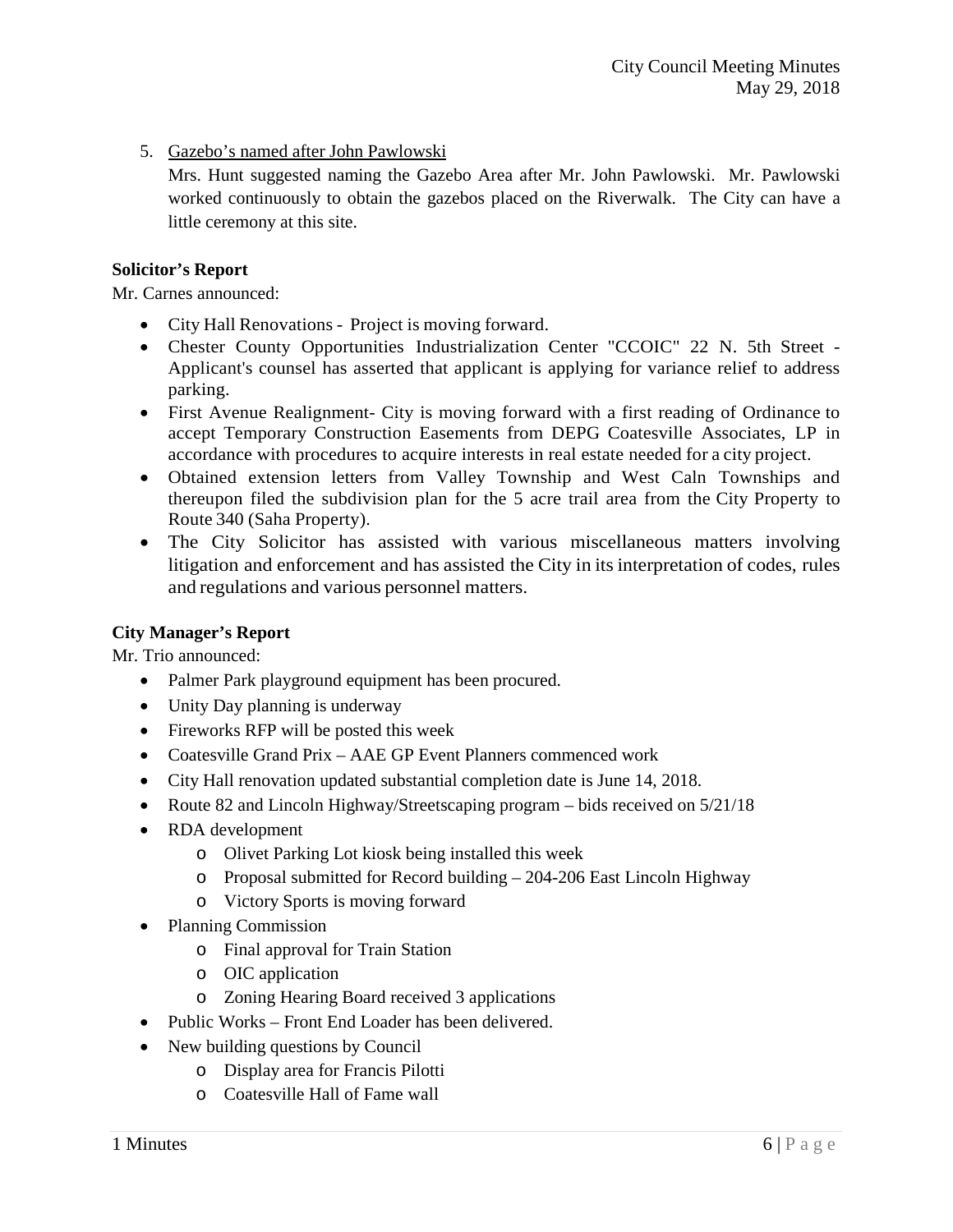# **Citizens' Hearings –** *Non-Agenda Items Only* **(3 Minutes)**

### Joe Hamrick

Mr. Hamrick congratulated the new members of Council. Mr. Hamrick stated there is an area in front of the flats where the macadam is not flush. He asked if the porta-potti at the Riverwalk can be moved back and when is the splash pad opening up. He asked who the companies were that submitted bids for Palmer Park Phase 1. Mr. Trio read off the companies.

### Fran Scamuffa

Ms. Scamuffa thanked Vice president Green for the interest regarding the ATV ordinance. She asked where ordinances are advertised. Mr. Trio explained they are advertised in the Daily Local. She stated the new police enforcement officer is great and very ethical. She asked for the adjustment of rates for the parking meters until further development.

### Paul Evans

Mr. Evans welcomed new council members. Hope new council members will follow the charter. He questioned the complaint process as it is not transparent in responses or actions taken. He stated the Reserve Trust documents have not been followed.

Mrs. Bookman made a motion to close citizens' hearings on non-agenda items only; Ms. Al Amin seconded the motion. Motion passed 6-0.

### **Special Events**

There were no special events at this time.

### **Council Comments**

Mr. Folks stated "I'm very honored and humbled to be here; I'm looking forward to working with everybody." Coatesville is not black and white town, it is red and black town. We are Coatesville! He quoted "Good is the evil of excellence. Don't be good, be excellent."

Mrs. Hunt thanked everyone for attending the meeting. Hope you are informed of the things, we continue to do in the City. I look forward to working together to move the City forward.

Ms. Al Amin thanked everyone for attending the meeting. I am honored that the citizens chose me to represent them. I am very excited to work with council to move the City forward.

Mrs. Bookman congratulated and welcomed the new council members. Tonight is a great night, it's the beginning of new beginnings. I am so excited and looking forward to moving the City forward.

Vice President Green thanked everyone for attending the meeting. I am excited and would like to personally congratulate and welcome the new Council members. Thankful for a full council since the New Year and move on. There are so many things going on to move the City forward. Resident